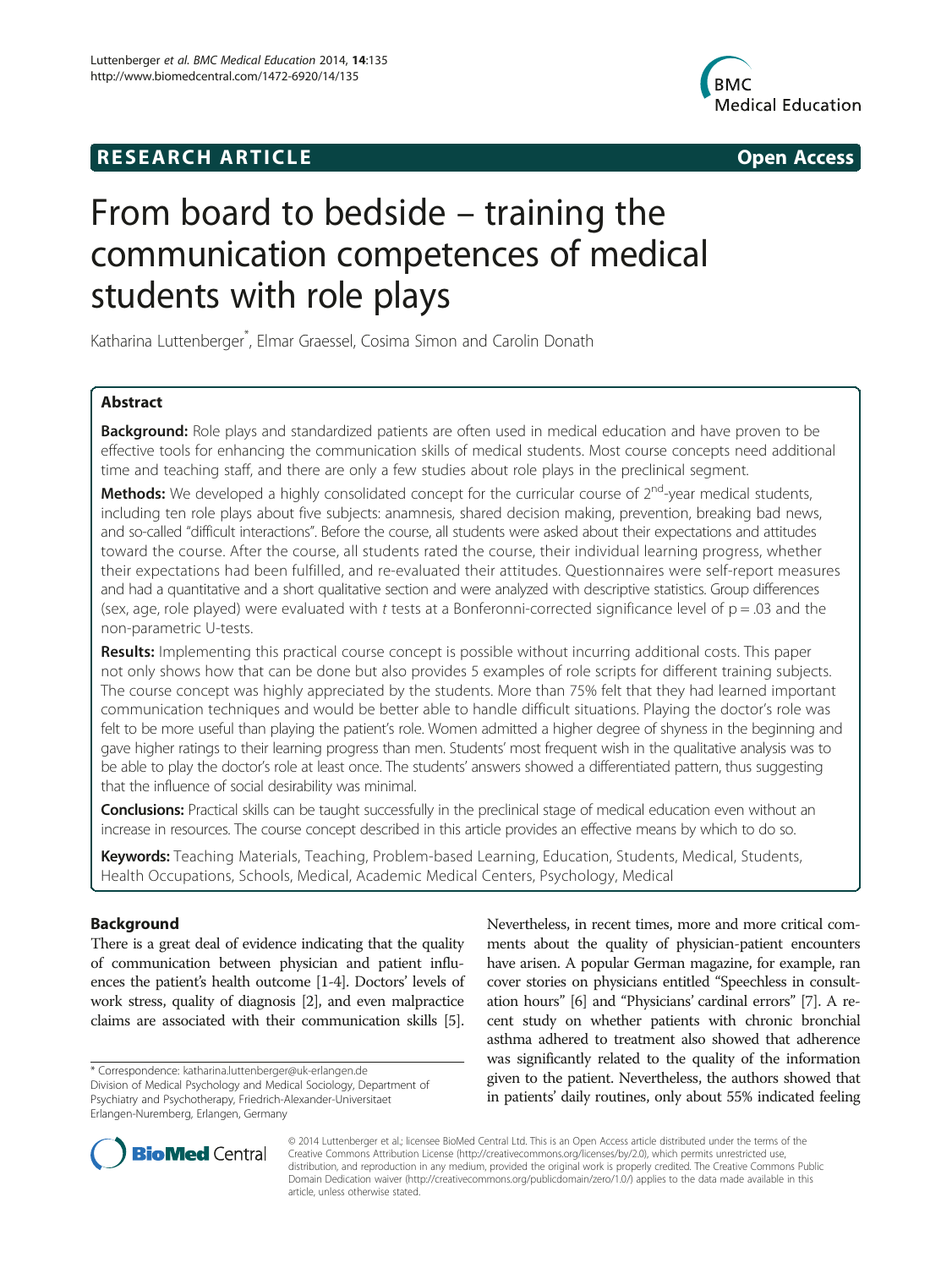"totally sufficiently" informed about their medications' mechanism of action [[8\]](#page-9-0). Effective communication training methods for doctors-to-be are therefore needed. Maguire and Pitcathy claimed in their recent clinical review that effective methods of communication skills training require the opportunity to practice "under safe conditions" and to receive feedback [[2](#page-9-0)]. To date, it seems clear that teaching methods that offer students practical experience have greater benefits than pure lectures [[9-12](#page-9-0)]. In recent years, many universities have therefore introduced practicerelated courses that use either role plays or standardized patients (SPs). Against previous assumptions, in a 2007 review [\[13\]](#page-9-0) and several more recent randomized controlled trials (RCT) [[14-17\]](#page-9-0), the use of peer role playing has been shown to be as effective as the use of standardized patients. In addition, the use of peer role playing has appeared to create an appreciation for empathy in future doctors as they are given the opportunity to stand in the shoes of their future patients [\[14,15,18](#page-9-0)]. Furthermore, it is less time consuming and less expensive than the use of standardized patients. The greater amount of "realism" brought by SPs (people who are unknown to the students, of different ages, etc.) therefore does not seem to compensate for the handicaps of using these actors as they have been found to behave significantly differently from "real patients" [\[19](#page-9-0)]. In Germany, only a few universities have introduced role-play training into the compulsory curriculum of their preclinical medical students in the first preclinical part of their studies ("Vorklinik") (for example: [\[20](#page-9-0)]). Most publications refer to communication skills programs that are offered as add-ons to the medical curriculum or to classes for more advanced students. Such programs train not only communication but also technical competences (for example: [[21](#page-9-0)]). Although the effectiveness of simulation-based teaching methods has already been widely demonstrated, the important question remains how to implement them in a cost-efficient way [[22](#page-9-0)]. We wanted to offer practical communication training to our preclinical students so that they could focus on aspects of communication that would prepare them for their first encounters with real patients. Thus, the main focus of this paper is to show how such a training concept can be implemented without additional financial or human resources so that it can potentially be used at any university regardless of economic resources. Therefore, we designed a training concept for  $2<sup>nd</sup>$ -year medical students in Erlangen as a mandatory course in which every student takes an active part in at least one role play and witnesses 9 others. The course concept is presented in the Methods section, and the methods of implementation are presented in the [Results](#page-2-0) section. The class is accompanied by a portfolio in which the students document two interviews that they conduct on their own with real patients, including the students' reflections about their communication skills and improvements. The portfolio concept has been published elsewhere

[[23](#page-9-0)]. The communication course was evaluated with regard to the acceptance of the course concept, learning goals, expectations, and gained competences by 182 medical students in the years 2012 and 2013 (winter semester). A review of the literature had indicated gender differences [[21](#page-9-0)] and different impacts of the type of role played [\[15](#page-9-0)]. Therefore, we tested for differences in these groups and – as there were not many studies on medical students in their  $2<sup>nd</sup>$  year – we also tested for differences according to the age of the students in the analyses. The presentation of these results was the second goal of this paper.

### **Methods**

#### Communication training: course concept

Second-year medical students participated in a mandatory training course "Physician-patient communication" for 12 hours in groups of about 15 persons. The course was held across 6 days for 2 hours on each day, the minimum amount of time that German medical students are required to spend on the subjects of Medical Psychology and Medical Sociology in their  $3<sup>rd</sup>$  semester. In the first class, a short introduction to the concept of the course was given, followed by a review of communication theories, which students had already learned about in their first year.

In the next five lessons, the students performed/witnessed a total of 10 role plays covering five different subjects in each course: anamnesis, shared decision making, prevention/motivation, breaking bad news, and "difficult" interactions. The theoretical framework behind all of these situations was presented in a lecture format during the first semester. For anamnesis, we used widely accepted models on how to structure anamnesis [\[24\]](#page-9-0) and general concepts of professional encounters derived mainly from Rogers' client centered therapy [[25\]](#page-9-0). Shared decision making and prevention/motivation were founded on the concept of motivational interviewing [\[26\]](#page-9-0). The basic principles were also introduced during the first semester and repeated in the first session, although we did not go into too much detail on the theory and rather focused on the feedback. Breaking bad news was based on the SPIKES Model [\[27](#page-9-0)], which was discussed in detail during the first semester. In the "difficult-interaction" class, students chose two of three role scripts, which focused on different problems in clinical life consisting of patients with a great fear of side-effects, with somatic symptom disorder, and without a clear diagnosis. Here, counseling techniques were applied in accordance with the specific situation. Examples of one role script for each session are provided in the Additional file [1](#page-8-0). Students were allowed to choose the physician's or the patient's role. The professor decided which of the five subjects students would perform according to the role sets (for example, a female student always played the role of a pregnant patient, and so on). If there were fewer course participants than role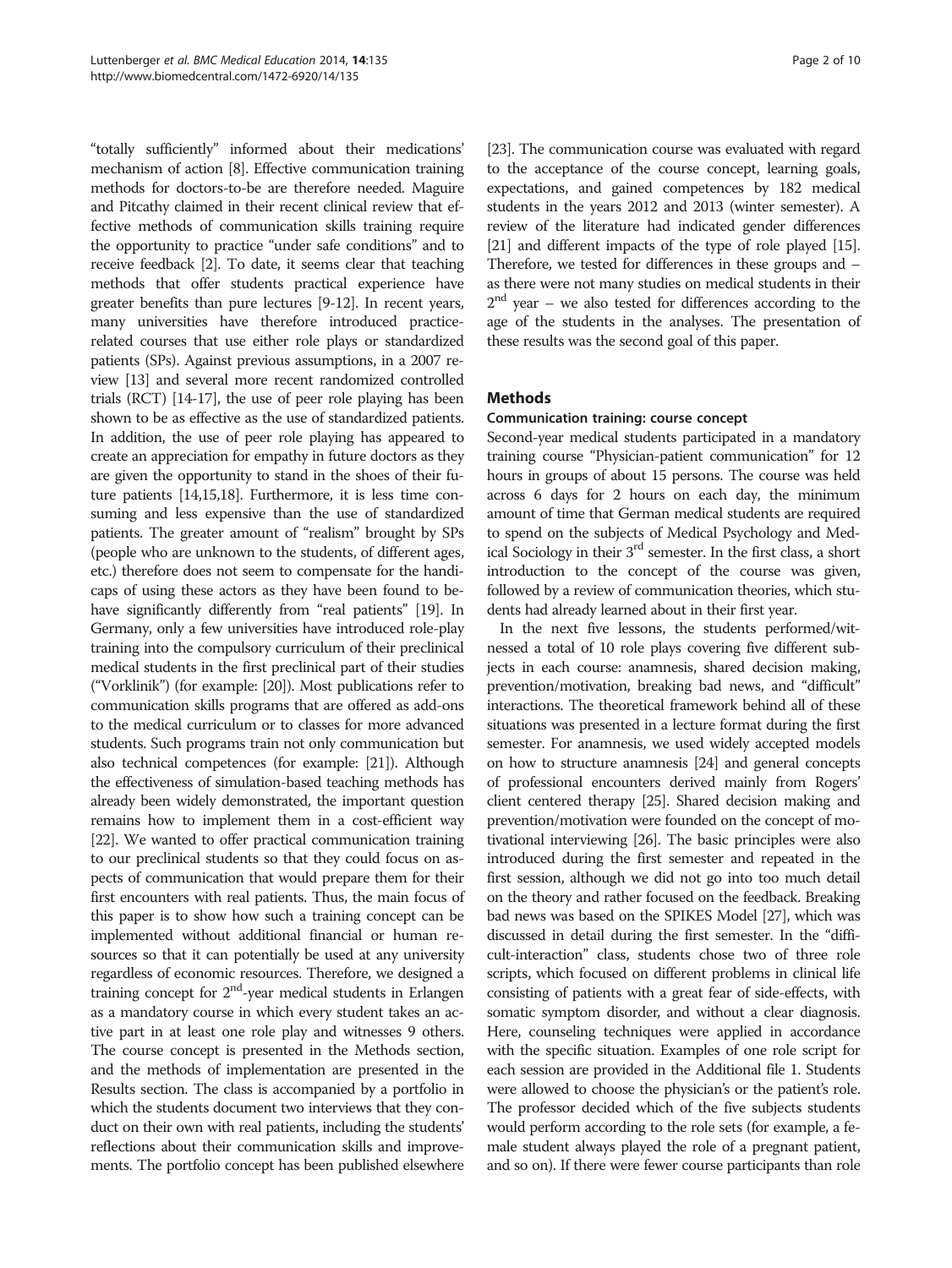<span id="page-2-0"></span>players needed, volunteers were encouraged to play a second role.

All physician-players received their role set in the first lesson. The case descriptions for "physicians" included all necessary medical information to allow the students to concentrate on communication. "Patients" received their case descriptions at the beginning of the respective lesson.

Every "playing lesson" began with the patient-player receiving his or her role description and preparing outside the classroom. During that time, the physicianplayer reported all she or he already knew about the case to the other students. Questions about the case or about possible communication problems could be discussed, and the purpose of the encounter was defined. Then the patient-player had the opportunity to discuss potential problems with the professor. Afterwards, the patientplayer came into the classroom again, and the role play began. The role play lasted for approximately 10 to 20 minutes. The other students were asked to document the encounter on a feedback form that offered subjectrelated questions. The feedback form always contained one section in which everybody could write freely what they liked/disliked about the role play. After every session, the following questions were asked: "Which interaction model did you see represented by the doctor's behavior?" and "Did the doctor make an empathetic statement? Please write it down verbatim". The further questions were directly related to the subject; for example, for the "Breaking bad news" lesson, the different parts of the SPIKES Model were presented along with the request to state how the doctor had performed each part.

After the role play, both players were asked to share their experiences and define important subjects or questions for feedback. Then the observers' feedback was given in a structured way: First, positive feedback was given, then problems were discussed. The professor moderated the discussion and wrote the important comments as "dos and don'ts" on the board.

## Methods of evaluation

## Design

In the winter semester  $2012/2013$ , N = 182 medical students in their third semester of medical studies evaluated the course "Training patient interviews using role plays" at the beginning and at the end of their sixsession course. The questionnaires were applied as part of their teaching evaluation, constituting a standard procedure at the University of Erlangen-Nuremberg for reasons of quality assurance. Therefore, the evaluation was approved by the Friedrich-Alexander-University of Erlangen-Nuremberg. It was voluntary and anonymous, and students could refuse to participate without incurring

any kind of penalty or differential treatment. Data sheets were stored in a locked cabinet. The procedure complies with the declaration of Helsinki. The qualitative part of the study adheres to the qualitative research review guidelines (RATS- guidelines).

## Sample

The sample consisted of 182 students in the preclinical part of their medical studies, this were all students participating in the course. The mean age of the students was 22.0 years  $(SD = 3.8)$ , and the majority of them were female (59.9%). Half of them (50.3%) played the role of the doctor at least once; the rest of the students played the patient role (49.7%). After the course, 173 of them (95.1%) completed the questionnaires.

### **Instruments**

At the beginning of the first class, the students were given a questionnaire containing ten questions that had to be answered on a five-point scale (Likert-type) with the categories "agree completely", "agree in part", "so/so", "hardly agree", and "do not agree at all". The questionnaire collected only quantitative data. In the last lesson of the course, a questionnaire with 14 questions was distributed (see above for answer categories) for further quantitative assessment. In addition, the students were asked two qualitative questions: "What did you like about the course?" and "What should be changed and how?" The final two questions were voluntary. The formulation of the quantitative items can be found in Tables [1](#page-3-0) and [2](#page-4-0).

## Statistical analysis

The analyses were computed with SPSS 18.0. Descriptive statistics were used to describe the sample and the survey results (frequencies, percentages, means, and standard deviations). A two-sample t test and an additional Mann-Whitney U test were used to assess differences between groups (after testing for homogeneity). To account for multiple testing, we applied a Bonferroni correction, which resulted in an adjusted  $\alpha$  level of .0295. For the qualitative data, all answers were evaluated, similar contents were categorized, and the frequencies of the categories were assessed. All answers that appeared more than once in the total sample are presented in Table [3.](#page-5-0)

## Results

#### Resources needed for implementation

According to the German Medical Licensure Act ("Approbationsordnung"), the third semester course, which is compulsory for all students, should not exceed a total of 15 participating students. Teaching staff for this course must therefore be provided by the government. The course concept we designed can be implemented in groups with a maximum of 20 students.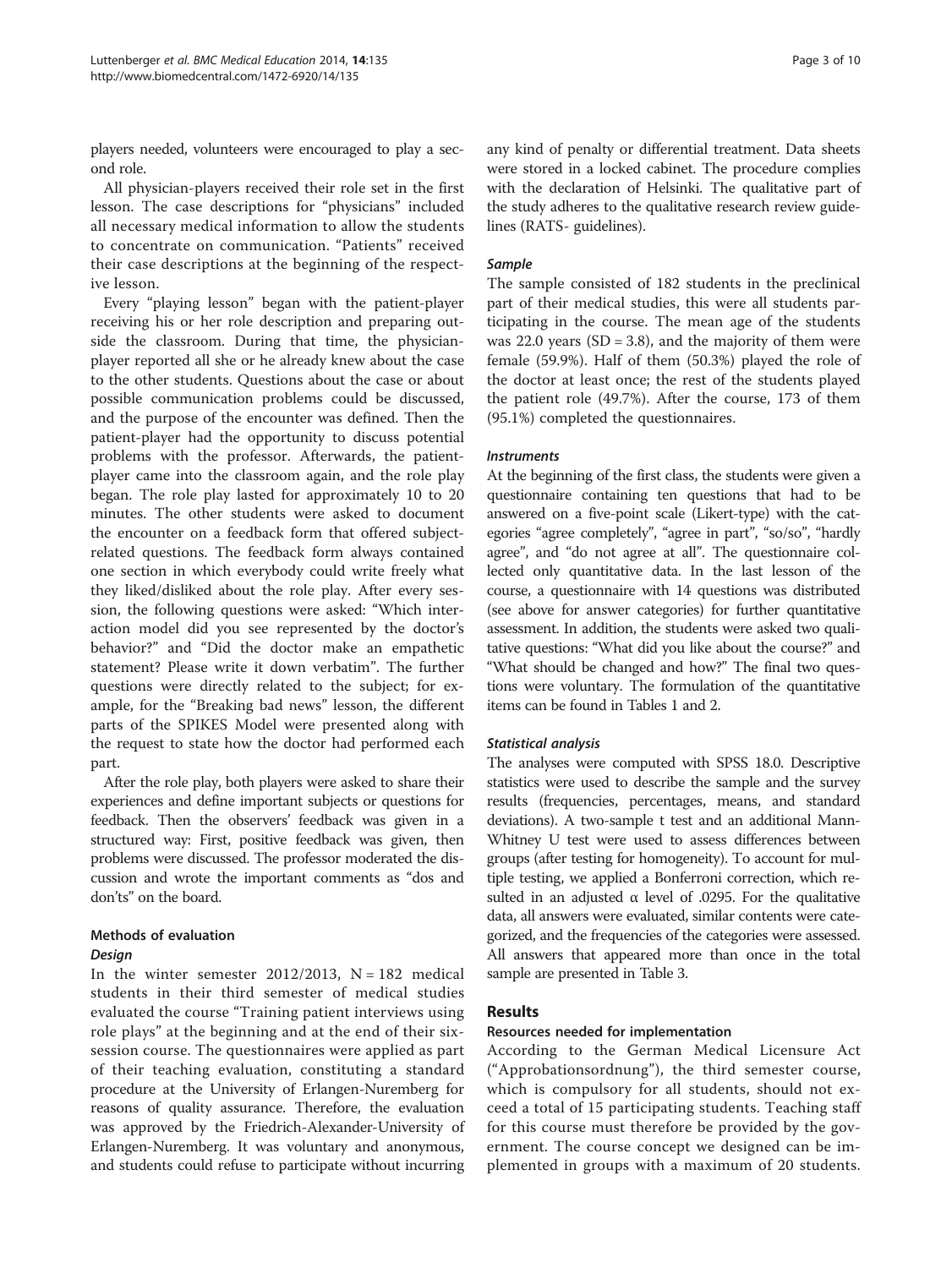|                                                                                              | <b>Response category</b>      |                  |                |                |                               |  |
|----------------------------------------------------------------------------------------------|-------------------------------|------------------|----------------|----------------|-------------------------------|--|
| No./statement                                                                                | Agree<br>completely           | Agree in<br>part | so/so          | agree          | Hardly Do not agree<br>at all |  |
|                                                                                              | n(%)                          | n(%)             | n(%)           | n(%)           | n(%)                          |  |
|                                                                                              | (1)                           | (2)              | (3)            | (4)            | (5)                           |  |
| 1) A course on doctor-patient communication is a good idea in general.                       | 127                           | 47               | 8              | $\mathbf{0}$   | $\Omega$                      |  |
|                                                                                              | $(69.8\%)$                    | $(25.8\%)$       | (4.4%)         | $(0.0\%)$      | $(0.0\%)$                     |  |
| 2) I like that the contents of the course are not taught only in a lecture format.           | 77                            | 70               | 30             | $\overline{4}$ | $\mathbf{1}$                  |  |
|                                                                                              | (42.3%)                       | (38.5%)          | $(16.5\%)$     | $(2.2\%)$      | $(0.5\%)$                     |  |
| 3) I think it is important to play the role of the doctor at least once during the course.   | 76                            | 68               | 27             | 10             | $\mathbf{1}$                  |  |
|                                                                                              | $(41.8\%)$                    | (37.4%)          | $(14.8\%)$     | $(5.5\%)$      | $(0.5\%)$                     |  |
| 4) I think it is important to play the role of the patient at least once during the course.  | 54                            | 59               | 46             | 19             | 4                             |  |
|                                                                                              | (29.7%)                       | (32.4%)          | (25.3%)        | $(10.4\%)$     | $(2.2\%)$                     |  |
|                                                                                              | 11                            | 21               | 54             | 65             | 31                            |  |
| 5) I would like to play more than one role.                                                  | $(6.0\%)$                     | (11.5%)          | (29.7%)        | (35.7%)        | $(17.0\%)$                    |  |
|                                                                                              | 21                            | 46               | 50             | 43             | 22                            |  |
| 6) When I imagine conducting an interview in front of the class, I get nervous.              | (11.5%)<br>(27.5%)<br>(25.3%) | (23.6%)          | $(12.1\%)$     |                |                               |  |
| 7) Concerning the feedback I will receive after playing a role, it is important to me that I | 171                           | 9                | $\overline{2}$ | 0              | $\mathbf{0}$                  |  |
| be evaluated fairly.                                                                         | $(94.0\%)$                    | (4.9%)           | $(1.1\%)$      | $(0.0\%)$      | $(0.0\%)$                     |  |
|                                                                                              | 80                            | 36               | 22             | 15             | 29                            |  |
| 8) I have already independently conducted patient interviews before (e.g. as a nurse).       | $(44.0\%)$                    | $(19.8\%)$       | $(12.1\%)$     | $(8.2\%)$      | $(15.9\%)$                    |  |
|                                                                                              | 136                           | 39               | 5              | 2              | $\mathbf{0}$                  |  |
| 9) I would like to learn how to manage difficult communication situations with patients.     | (74.7%)                       | (21.4%)          | (2.7%)         | $(1.1\%)$      | $(0.0\%)$                     |  |
|                                                                                              | 39                            | 101              | 39             | 3              | $\mathbf{0}$                  |  |
| 10) I think I will learn something useful for my later job as a doctor.                      | (21.4%)                       | $(55.5\%)$       | $(21.4\%)$     | $(1.6\%)$      | $(0.0\%)$                     |  |

#### <span id="page-3-0"></span>Table 1 Descriptive statistics: beginning of course (n = 182 completed questionnaires)

At the University of Erlangen-Nuremberg, the third semester course is very short as it totals only  $12 \times 45$  minutes. Many universities allow double this amount of time and therefore could easily have time for most of the students to play both roles.

To implement the course concept presented in this paper, the only resource needed is the teacher, and of course a teacher is needed in any other teaching format too. Implementing a new concept always takes additional time and thinking in advance, but this time is not being taken into account as the same applies to any teaching method. Thus, in sum, one could state that our course concept requires departments to provide one staff member per 20 students.

## Evaluation outcome

At the beginning of the course, the vast majority of the medical students (95.6%) thought it was a good idea to be instructed in doctor-patient communication, and more than ¾ (80.8%) preferred interactive methods for gaining competences in this field (see Table 1). Practicing the role of the doctor was rated as more important by the students than playing the role of the patient (79.2% vs. 62.1%). However, only a minority (17.5%) indicated that they would like to take part in a role play more than once and to have the opportunity to try both perspectives. Their reluctance was possibly due to nervousness (at least partly), which was admitted by about ⅔ of the students (64.3%). Almost all students (96.1%) wanted to learn how to communicate in difficult situations with patients, and about half of the students (44.0%) already had experience with patient communication in a professional setting. In conclusion, at the beginning of the course, more than ¾ of the students (76.9%) believed that they would learn something useful in the course for their later professional career in medicine.

At the end of the course, the majority of the students were satisfied (88.5%) and felt that their expectations of the course had been fulfilled (85.0%) (see Table [2](#page-4-0)). The feedback after the role plays – from the instructor as well as from other students – was identified as constructive and helpful (91.9%/91.2%) and also sufficient (only a minority wanted more feedback: 10%/12.3%). In comparison with the beginning, 10.6% more (total 91.4%) believed that the interactive method of role playing is more suitable for learning doctor-patient communication than being instructed by a teacher (see Figure [1](#page-5-0)). Only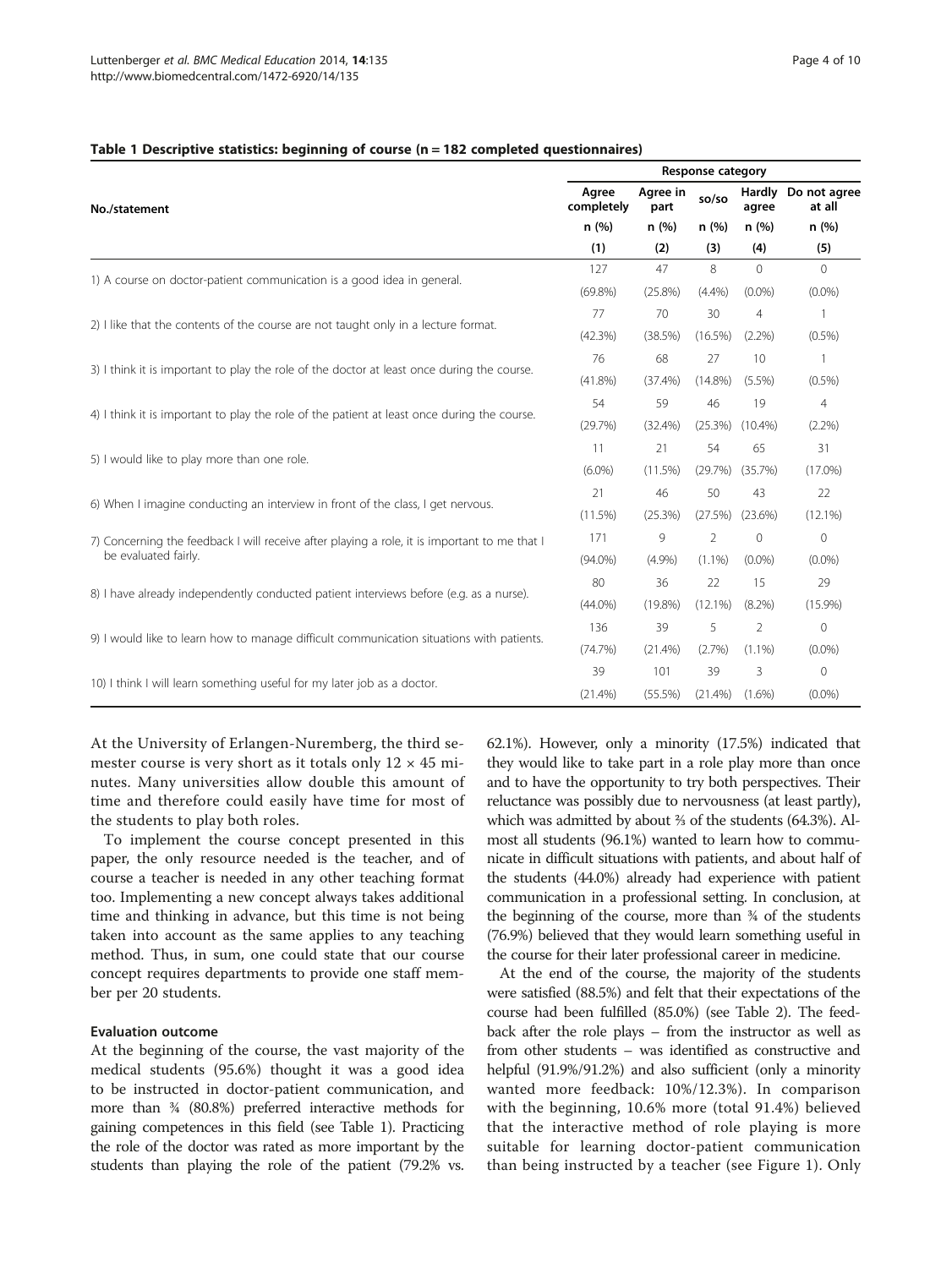|                                                                                           |                     |                  | Response category |                         |                        |
|-------------------------------------------------------------------------------------------|---------------------|------------------|-------------------|-------------------------|------------------------|
| No./statement                                                                             | Agree<br>completely | Agree in<br>part | so/so             | Hardly<br>agree         | Do not agree<br>at all |
|                                                                                           | n (%)               | n(%)             | n (%)             | n(%)                    | n (%)                  |
|                                                                                           | (1)                 | (2)              | (3)               | (4)                     | (5)                    |
| 1) I was satisfied with the way the instructor taught the class.                          | 83                  | 70               | 17                | 3                       | $\overline{0}$         |
|                                                                                           | $(48,0\%)$          | $(40.5\%)$       | $(9.8\%)$         | (1.7%)                  | $(0.0\%)$              |
| 2) The instructor's feedback was constructive and helpful.                                | 101                 | 58               | 12                | $\mathbf{1}$            | $\mathbf{1}$           |
|                                                                                           | $(58.4\%)$          | (33.5%)          | (6.9%)            | (0.6% )                 | $(0.6\%)$              |
| 3) I would have liked to have received more feedback from the instructor.*                | 8                   | 9                | 19                | 80                      | 55                     |
|                                                                                           | $(4.6\%)$           | $(5.2\%)$        | $(11.0\%)$        | $(46.2\%)$              | (32.2%)                |
| 4) I would like to be taught more theory on doctor-patient communication.                 | $\overline{4}$      | 5                | 24                | 64                      | 76                     |
|                                                                                           | (2.3%)              | (2.9%)           | $(13.9\%)$        | $(37.0\%)$              | $(43.9\%)$             |
| 5) I like that the contents of the course were not taught only in a lecture format.       | 125                 | 33               | 13                | $\mathbf{1}$            | $\mathbf{1}$           |
|                                                                                           | (72.3%)             | $(19.1\%)$       | (7.5%)            | (0.6% )                 | $(0.6\%)$              |
|                                                                                           | 107                 | 49               | 13                | 3                       | $\mathbf{1}$           |
| 6) The course concept "role play" of doctor-patient situations is a good idea in general. | $(61.8\%)$          | (28.3%)          | (7.5%)            | (1.7%)                  | $(0.6\%)$              |
| 7) It was an important experience to play the role of the doctor or the patient at least  | 62                  | 62               | 34                | 11                      | $\overline{4}$         |
| once during the course.                                                                   | $(35.8\%)$          | $(35.8\%)$       | (19.7%)           | $(6.4\%)$               | (2.3%)                 |
|                                                                                           | 98                  | 60               | 15                | $\circ$                 | $\Omega$               |
| 8) The feedback of the other students was constructive and helpful.                       | $(56.6\%)$          | (34.7%)          | (8.7%)            | $(0.0\%)$               | $(0.0\%)$              |
|                                                                                           | 3                   | 18               | 28                | 71                      | 51                     |
| 9) I would have liked to have received more feedback from the other students.*            | $(1.8\%)$           | $(10.5\%)$       |                   | $(16.4\%)$ $(41.5.0\%)$ | (29.8%)                |
|                                                                                           | 12                  | 33               | 63                | 46                      | 19                     |
| 10) The feedback checklists for the observers were helpful.                               | $(6.9\%)$           | $(19.1\%)$       | (36.4%)           | $(26.6\%)$              | $(11.0\%)$             |
|                                                                                           | 68                  | 65               | 33                | 5                       | $\overline{2}$         |
| 11) The learning goals at the end of each lesson were clear to me.                        | (39.3%)             | (37.6%)          | $(19.1\%)$        | (2.9%)                  | $(1.2\%)$              |
| 12) I have gained competence in managing difficult communication situations with          | 63                  | 79               | 22                | 6                       | 3                      |
| patients.                                                                                 | $(36.4\%)$          | (45.7%)          | (12.7%)           | $(3.5\%)$               | (1.7%)                 |
| 13) I have learned something useful for my later job as a doctor.                         | 53                  | 80               | 28                | 9                       | $\overline{2}$         |
|                                                                                           | $(30.8\%)$          | $(46.5\%)$       | (16.3%)           | $(5.2\%)$               | $(1.2\%)$              |
|                                                                                           | 71                  | 76               | 23                | 3                       | $\mathbf 0$            |
| 14) My expectations concerning the course were fulfilled.                                 | $(41.0\%)$          | $(43.9\%)$       | $(13.3\%)$        | (1.7%)                  | $(0.0\%)$              |

#### <span id="page-4-0"></span>Table 2 Descriptive statistics: end of the course (n = 173 completed questionnaires)

\*2 missing values, valid percentages given.

a minority of 5.2% would have preferred more theory on the topic. Nine out of ten students (90.2%) believed that a course offering the role playing of doctor-patient situations was a good idea in general, and almost ¾ of them viewed the experience of being in the shoes of the doctor/patient as important (71.6%). Whereas, at the beginning, 96.1% wanted to learn how to communicate in difficult situations with patients, a total of 82.1% of all students stated that they actually had learned something about how to manage difficult communication situations (see Figure [1\)](#page-5-0). Furthermore, at the end of the course,  $\frac{3}{4}$  of the students (77.3%) believed that they had learned something useful for their later job as a doctor – almost the exact percentage of students that had this expectation at the beginning of the course (76.9%) (see Figure [1\)](#page-5-0). Concerning the details of teaching, the opinions of the students diverged: Whereas the learning goals of each lesson seemed to be clearly explained and understood (76.9% agreement), the feedback forms that were supposed to facilitate observation and feedback were rated as not so useful (26% rated them as helpful).

Concerning the qualitative data, there were two aspects that appeared with a frequency above 5% concerning things that should be changed about the course and five aspects with a frequency above 5% concerning things that the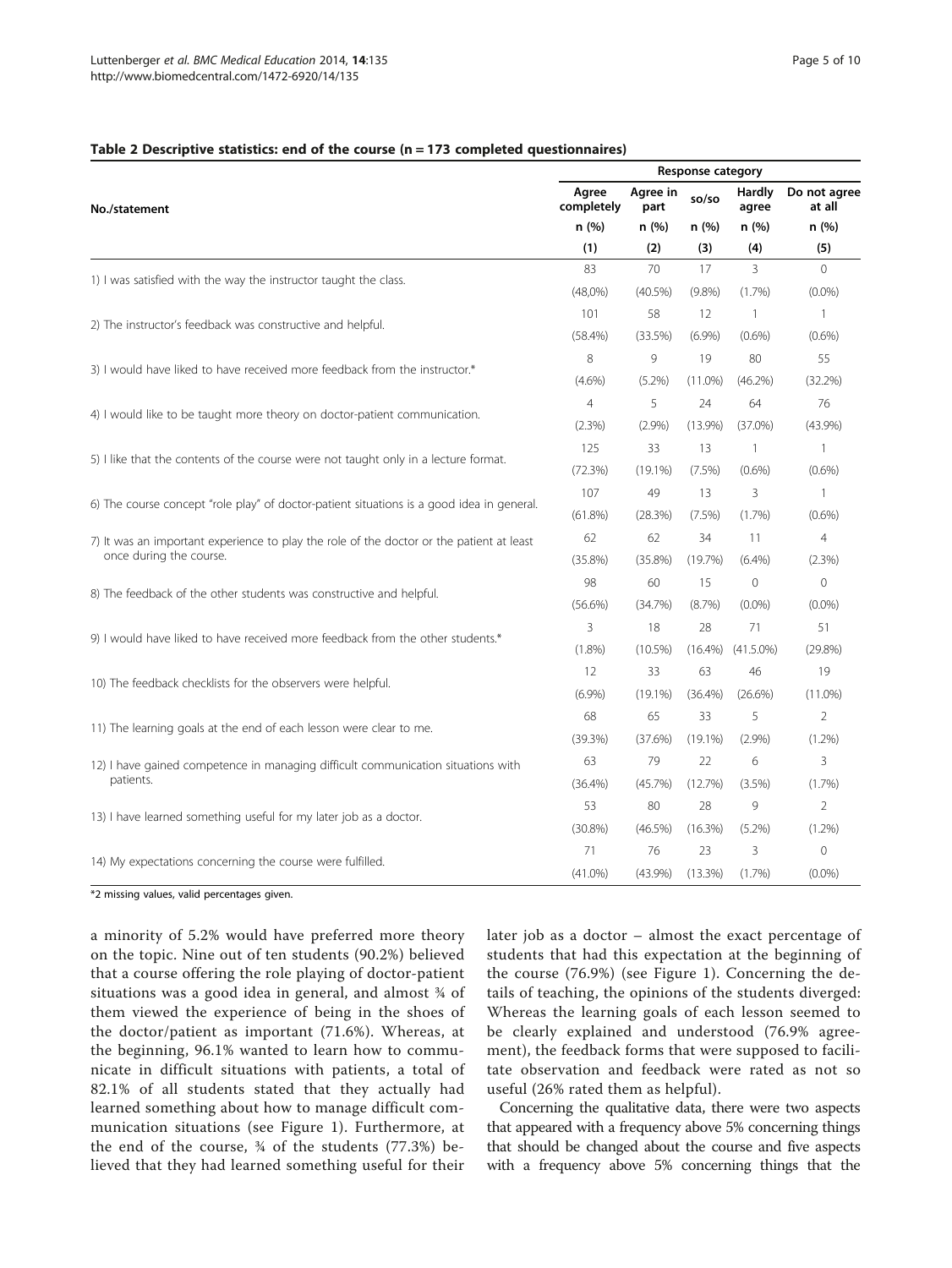### <span id="page-5-0"></span>Table 3 Qualitative course evaluation data – content aspects

| Content aspect                                                                                            | <b>Statistics</b>            |                             |  |  |
|-----------------------------------------------------------------------------------------------------------|------------------------------|-----------------------------|--|--|
|                                                                                                           | n                            | $\%$<br>(out of $N = 182$ ) |  |  |
|                                                                                                           | (frequency of<br>mentioning) |                             |  |  |
| What did you like about the course?                                                                       |                              |                             |  |  |
| Comfortable/good/relaxed/casual/open/easy atmosphere; no pressure to perform                              | 38                           | 20.9                        |  |  |
| Constructive/matter-of-fact feedback; constructive cooperation; good collaboration<br>of all participants | 24                           | 13.2                        |  |  |
| Role play instead of frontal teaching; practical use of theory                                            | 18                           | 9.9                         |  |  |
| Discussion; lots of room for discussion; no deadlocked opinion                                            | 16                           | 8.8                         |  |  |
| Good/diversified/interesting/realistic cases                                                              | 11                           | 6.0                         |  |  |
| Got to learn about different possibilities/strategies for dealing with different communication situations | 6                            | 3.3                         |  |  |
| What should be changed about the course and how?                                                          |                              |                             |  |  |
| Both roles should be played by each student/Everybody should have the chance<br>to be the doctor.         | 15                           | 8.2                         |  |  |
| Less theory/fewer models/less repetition of well-known models                                             | 10                           | 5.5                         |  |  |
| Give out patients' roles earlier/patients should have the chance to prepare better                        | 9                            | 4.9                         |  |  |
| Conclusion at the end of the lesson unnecessary, redundant information,<br>visualization unnecessary      | 7                            | 3.8                         |  |  |
| Do not use feedback sheets                                                                                | 6                            | 3.3                         |  |  |
| Distribute patient and doctor roles randomly                                                              | 5                            | 2.7                         |  |  |

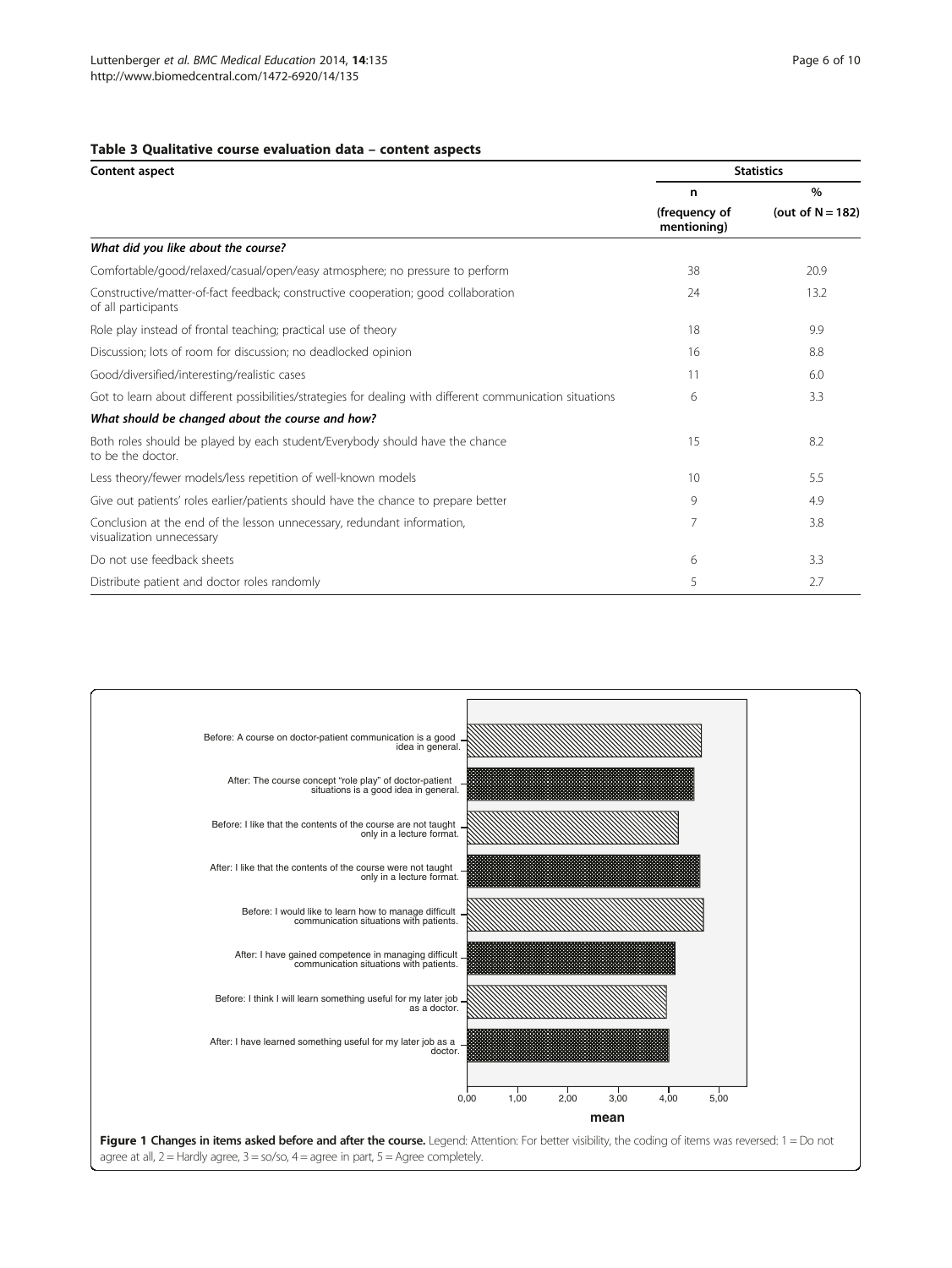<span id="page-6-0"></span>students liked about the course (Table [3](#page-5-0)). The most commonly mentioned positive content was the "good/open/relaxed atmosphere" of the course "without pressure" ( $n = 38$ ; 22.0% of  $N = 173$ ). The most frequently communicated critique was that "Either both roles should be played by each student or each student should have the chance to play the role of the doctor" ( $n = 15$ ; 8.7% of  $N = 173$ ). All categories that were mentioned more than once are presented in Table [3](#page-5-0).

We ascertained whether there were significant differences in the evaluation of the course according to the categories (group variables): age, sex, and role played. Most of the differences in the assessment were found for the sex of the student, which resulted in a total of 5 items that were significantly different between women and men. Also, the role chosen by students showed a gender bias: Whereas 62% of the male students chose

the doctor's role, only 40% of the women did so  $(Chi<sup>2</sup>)$ test:  $p = 0.008$ ).

Concerning the age of the students, we ascertained that older students already had more experience with patients before the course and thus gave lower ratings to the competences they gained from the course. They rated the instructor's feedback as more constructive and helpful (Table 4). Women more than men denied more strongly that there was a need for more theory on doctor-patient communication. Women admitted more often that they were nervous before the role play. Women were also less likely to agree that they preferred more feedback from their fellow students than the male students. In the end, women gave higher ratings than men to the competence they gained in difficult communication situations (Table 4). The students who played a patient's role more often admitted feeling nervous and confirmed more often wanting to play

Table 4 Significant differences in the evaluation of the course according to the role played and age and sex of the students ( $p < .03$  Bonferroni correction;  $N = 182$ )

| Item                                                                                                          | Group    | Mean<br>(SD)        | p-value p-value<br>t test | U test |
|---------------------------------------------------------------------------------------------------------------|----------|---------------------|---------------------------|--------|
| Role played                                                                                                   |          |                     |                           |        |
| I would like to play more than one role.                                                                      | Doctor   | 3.26 (1.07)         |                           | .008   |
|                                                                                                               |          | Patient 2.70 (1.07) | .011                      |        |
| When I imagine conducting an interview in front of the class, I get nervous.                                  |          | Doctor 3.28 (1.14)  | .001                      | .001   |
|                                                                                                               |          | Patient 2.67 (1.16) |                           |        |
| It was an important experience to play the role of the doctor or the patient at least once during the course. |          | Doctor 1.73 (0.91)  |                           |        |
|                                                                                                               |          | Patient 2.30 (1.05) | < .001                    | < .001 |
| Age of the student                                                                                            |          |                     |                           |        |
| I have already independently conducted patient interviews before (e.g. as a nurse).                           | $<$ 25   | 2.49(1.50)          | < .001                    | < .001 |
|                                                                                                               | $25+$    | 1.47(1.17)          |                           |        |
| The feedback of the instructor was constructive and helpful.                                                  | $<$ 25   | 1.57(0.73)          | .003                      | .033   |
|                                                                                                               | $25+$    | 1.25(0.44)          |                           |        |
| I have gained competence in managing difficult communication situations with patients.                        | $<$ 25   | 1.76(0.75)          | .002                      | .001   |
|                                                                                                               | $25+$    | 2.54(1.20)          |                           |        |
| Sex of the student                                                                                            |          |                     |                           |        |
| I like that the contents of the course are not only frontally taught.                                         | 8        | 1.97(0.91)          | .023                      | .040   |
|                                                                                                               | ♀        | 1.69(0.75)          |                           |        |
| When I imagine conducting an interview in front of the class, I get nervous.                                  | 8        | 3.23(1.14)          | .028                      | .028   |
|                                                                                                               | ♀        | 2.83(1.22)          |                           |        |
| I would like to be taught more theory on doctor-patient communication.                                        | 8        | 3.90 (1.05)         | .001                      | .002   |
|                                                                                                               | ♀        | 4.36(0.80)          |                           |        |
| I would have liked to have received more feedback from the other students.                                    | 8        | 3.59 (1.02)         | .003                      | .002   |
|                                                                                                               | $\Omega$ | 4.06 (0.97)         |                           |        |
| I have gained competence in managing difficult communication situations with patients.                        | 8        | 2.17(1.01)          | .001                      | .001   |
|                                                                                                               | ♀        | 1.69(0.73)          |                           |        |

Coding see Tables [1](#page-3-0) and [2](#page-4-0).  $\delta$  male students  $\Omega$  female students.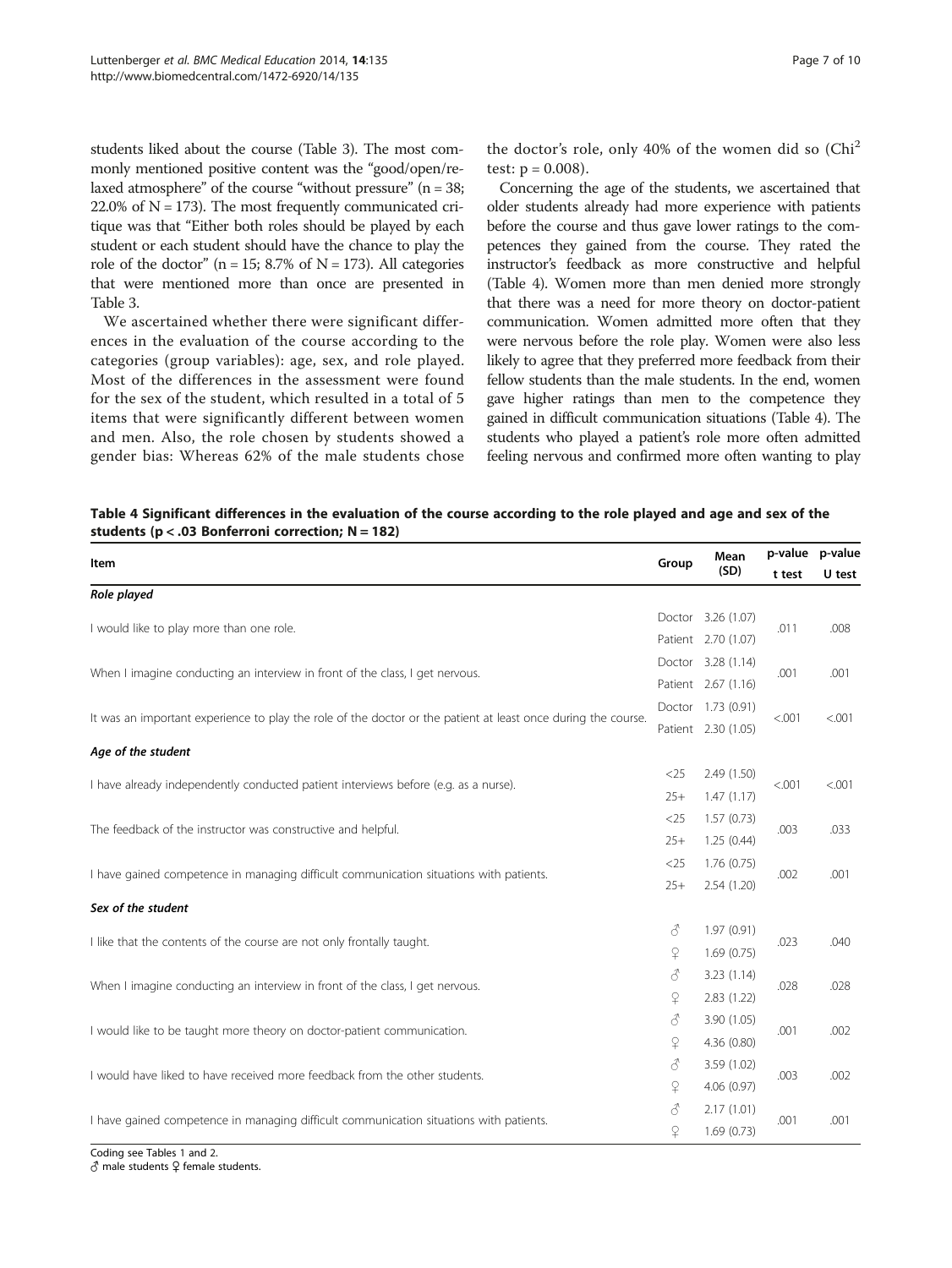more than one role than the students who played the doctor's role. Furthermore, they rated their experience in the role play as less important than the students who played the doctor's role (Table [4\)](#page-6-0).

### **Discussion**

This paper evaluated the implementation of a practical method for training preclinical medical students in communication skills. Its main goal was to show that practical teaching methods can be implemented without incurring additional costs. This paper not only shows how that can be done but also provides 5 examples of role scripts for different training subjects that can be used by fellow colleagues if they wish to do so. The method that we presented involves a communication training program with peer role plays accompanied by the preparation of a portfolio reflecting two real-patient interviews. Hence, students are first trained in communicational skills in a safe environment. The training is then intensified with real patient encounters during the preparation of the portfolio. In addition, 182 students were assessed with regard to their acceptance of the course concept and their gained competences. To our knowledge, this is the first article (a) to assess a curricular course for preclinical  $(2<sup>nd</sup>-year)$  medical students conducted completely as a peer role play course and (b) to publish a concrete training concept that can be implemented by fellow colleagues.

Most studies about role plays or standardized patients in medical teaching concern either additional offers that extend the curricular courses (and therefore do not reach all students) or courses that take place in a later segment of medical education - the "clinical" part of medical studies in Germany. Most of them describe what they did but fail to provide precise steps for how to realize a specific concept [[22\]](#page-9-0).

The team at Heidelberg University, for example, provided communication courses for medical students in their final years [\[11,14,15\]](#page-9-0) to examine differences between different training methods. Many other training classes are for  $3<sup>rd</sup>$  year medical students [[10,16,21](#page-9-0)], which is the beginning of the "clinical" segment of medical education in Germany.

However, there is some evidence indicating that practical training should be provided as early as possible in medical education: Windish and Eboni [[28\]](#page-9-0), for example, recommend that communication skills courses be required early in medical training because communication skills are related to clinical reasoning. Besides being better able to establish a rapport with their patients, students trained in communication made more correct diagnoses than their untrained fellows. In addition to practical reasons, this is another reason why we wanted to establish the course in the preclinical segment of the

studies as it may prevent students from forming dysfunctional communication habits that are difficult to "unlearn". Our data also show that about 40% of the students already had some experience with patient interviews.

A study by Hausberg and colleagues [[29\]](#page-9-0) examined an intense training program that included role plays and SPs as well as interviews with real patients for students in the preclinical segment  $(1<sup>st</sup>$  or  $2<sup>nd</sup>$  year). This program lasted 33 h instead of the 12-h curricular course that is mandatory in Germany. The control group had only the standard course (12 h), which included 3 h of role play. The main part of the intervention group's course consisted of interviews with psychosomatic clinic patients. After an introductory section with role plays and interviews with standardized patients, every student in the intervention group was given the opportunity to conduct an interview with a real patient. Experts rated video tapes of interviews that were conducted before and after the program by students in both the control and intervention groups. Students in the intervention group performed significantly better than the ones with standard teaching especially in "dealing with emotions". Taking into account the intense course concept and the long duration of the course (33 h is almost three times longer than our curricular course), the results are not astonishing, but without additional resources, it is nearly impossible to implement a course concept like this into daily teaching.

A second study that examined the effect of communication skills training with "real patients" is a study by Baer and Freer [\[30](#page-9-0)] who asked cancer survivors to replay their medical history in interviews with medical students. They too described the use of "real" patients as a very helpful and intense experience for the students. However, this idea was questioned in a study by Thomassen [\[31](#page-9-0)], who found significant misalignments between the expectations of patients and doctors-to-be and therefore questioned the "realism" of real patient encounters.

One advantage of our course concept in its current form is that it can be implemented easily without additional staff or time but with a maximum of practical training. One important disadvantage, however, is that students might perform only one role: doctor or patient. This naturally depends on the particular group size. This was the most frequently suggested way to change the course. We also found significant differences regarding the role played in the course: "Doctors" more often rated the experience of playing their role as "important", whereas "patients" more frequently admitted being nervous before playing their role in front of the class. Afterwards, the "patients" also would have liked the opportunity to play a second role.

Perhaps the most interesting findings of the study are the gender differences. We found that if students were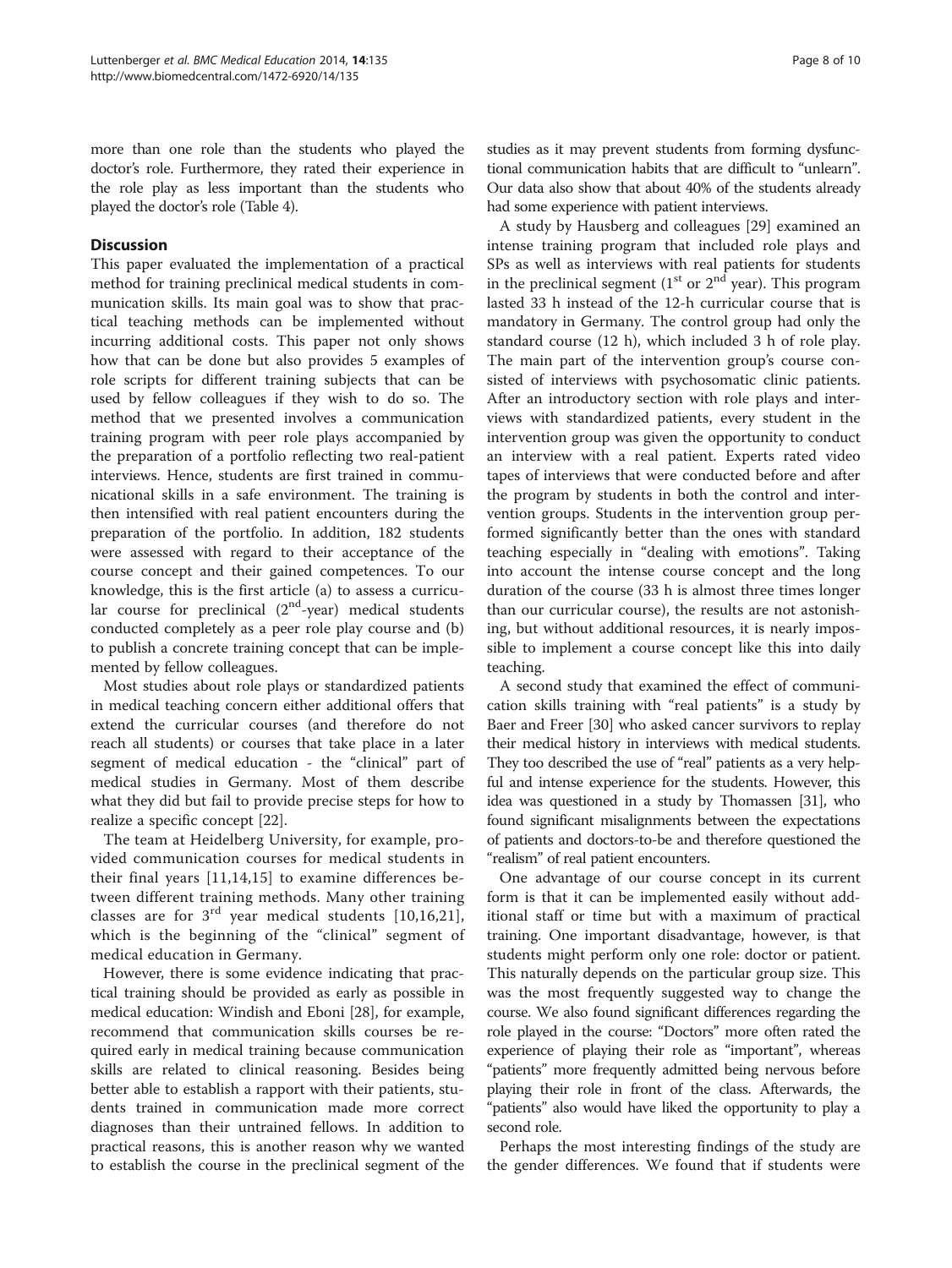<span id="page-8-0"></span>allowed to choose their role on their own, there was a gender bias such that female students more frequently chose to play the role of the patient. This might be due to shyness as female students indicated a significantly higher degree of "nervousness" before role playing in front of the class than male students, and the patient's role appears to be perceived as the less "dangerous" one. This might also be the reason why women gave higher ratings than men to their acquired competences in communication in difficult situations after the course (overcoming shyness, gaining self-esteem). This result was found in another German study too [\[21](#page-9-0)]. In the light of these findings and also taking into account the qualitative data, we therefore suggest that the roles be randomly distributed rather than allowing students to choose. This should prevent any association between "nervousness" and role. However, if students are allowed to choose their roles themselves, female students in particular should be encouraged to play the doctor's role. Male students, on the other hand, seem to be in need of more theoretical background. One way to take this into account may be to focus more on the theoretical framework in the feedback session – especially with male students. We assume that the important variable is not gender as such but may be the nervousness felt by individual students. Therefore, future studies may wish to focus on different types of helpful feedback in relation to the personality of the student.

The evaluation, especially of the qualitative data, suggests that the course would be most effective if students could play both roles. However, if we did this, we would be able to admit only 10 students per class. Such a small class is not possible at our University due to a lack of resources. Thus, if possible, students should play both roles, but on the other hand, we also wish to sensitize the students to the importance of adopting the patient's point of view too. Playing the patient's role additionally seems to result in a higher degree of empathetic abilities in the students [[15\]](#page-9-0).

The qualitative data also indicated that the students wanted to be able to prepare for their role play. Thus, not only the "doctors" but also the "patients" should be given enough time to do so – even though this might affect spontaneous communication. Even though a minority of the students indicated that the conclusions and visualizations at the end of the lesson were unnecessary, we suggest keeping them. It is important for the students to receive feedback – not only from the teaching staff but also from their peers. Therefore, the teaching staff must ensure that the students pay attention while watching the role play. There are many claims in the literature that the way feedback is given is very important for students' acceptance of the course and their learning process [[32](#page-9-0)]. Therefore, we introduced feedback rules in

the first session, and the instructors were obliged to pay attention to whether the students complied. More than 90% of the students rated the feedback of their peers and the instructor as constructive and helpful, were satisfied with the course, and indicated that their expectations were fulfilled. Even students who were skeptical before the class admitted after the course that interactive training is a good method for teaching communication skills. Whether or not a feedback sheet like the one we used is necessary remains an open question.

In the future, the first preclinical role-play course as presented in our paper could be followed by a more intense communication skills training course with real patients in the second half of medical studies. Afterwards, in specialty training involving focused training sessions, the young doctors would then be able to hone their communication skills in specific subjects such as palliative care, oncology, and so on. Furthermore, group supervision should be offered so that young doctors can reflect on their experiences with difficult interactions.

One weakness of the study was that the results were assessed only via self-reports. Although one could argue that students might have answered according to social desirability, we could see in the data that students gave differentiated feedback. For example, the majority rated the feedback form as "not so helpful" and gave clear advice on how to improve the course. Furthermore, the effectiveness of role plays in medical training has been demonstrated in a large number of studies and in different countries. Hence, this was not the focus of our study. Most of all, we wanted to create a course concept that can be implemented easily. Nevertheless, studies that compare the effectiveness of different simulation methods and the means of implementation and evaluate long-term effects should be performed in the future.

#### Conclusions

The course concept presented in this paper offers a high level of practical communication skills training for preclinical medical students and can be implemented easily in curricular compulsory medical education without incurring additional costs. Students felt the course helped them to prepare for their future careers.

## Additional file

[Additional file 1:](http://www.biomedcentral.com/content/supplementary/1472-6920-14-135-S1.doc) Role description sets.

#### Competing interests

The authors declare that they have no competing interests.

#### Authors' contributions

KL first introduced the role play course at her own department and developed the role descriptions. She drafted parts of the manuscript, conducted the literature search, developed the structure of the publication,